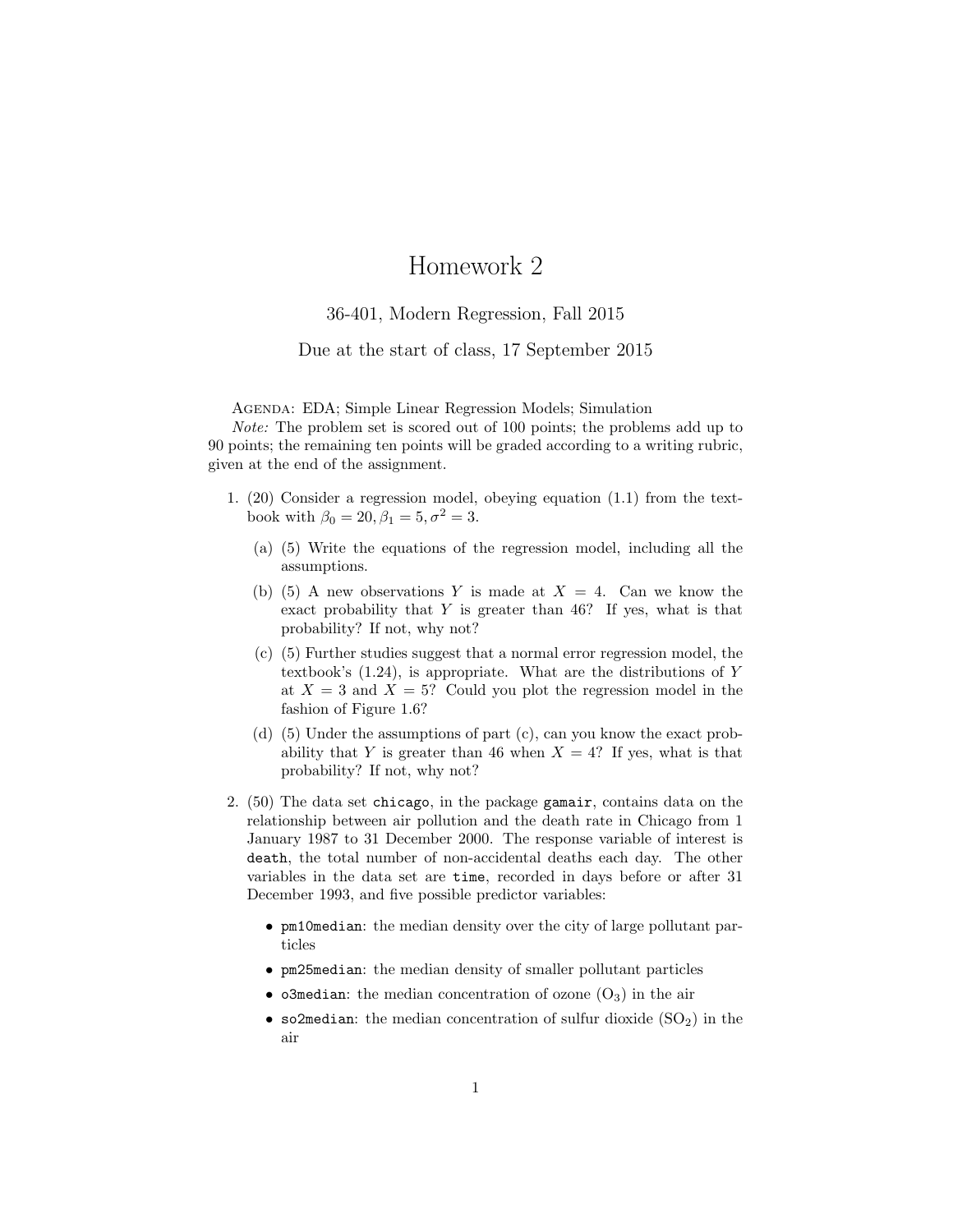• tmpd: the mean daily temperature.

We will use this problem to practice EDA and setting up regression models.

- (a) (5) Run summary on each variable. (You will need to load the data first, and probably install the gamair package before that.)
- (b) (15) Examining the variables
	- i. (2) Is temperature given in degrees Fahrenheit or degrees Celsius? How can you tell?
	- ii. (2) We will ignore the pm25median variable in the rest of this problem set. Why is this reasonable?
	- iii. (2) Report the mean, variance and median of each variable.
	- iv. (9) Create a histogram (labeled and titled) for each variable with an appropriate numbers of bins. (*Hint:* use  $\text{par}(\text{mfrow}=c(2,3))$ ) to put all plots on the same graph page.) Describe each distribution in words — location of the central tendency, skew, shape, symmetry, tails, etc. Note any potential outliers.
- (c) (15) Plot each predictor variable (x-axis) against the response variable (y-axis) in a labeled, titled scatterplot. Use different plotting symbols for each graph. (You should have four graphs in all, and can use  $par(mfrow=c(2,2))$  again.)
	- i. (5) Describe each bivariate relationship between a predictor and the response. Is there one to speak of? If so, does it look linear, nonlinear, positive, negative . . . ?
	- ii. (5) Are there any outliers in each of the plot? If there are, which days are outliers? (For full credit, use time to give calendar dates, not day numbers.) Do the different plots share outlier days?
	- iii. (5) For each predictor variable, does a linear regression of the number of deaths on the predictor seem appropriate? (That is, for which variables do the modeling assumptions seem to hold?) Which predictor variable do you think would be the most appropriate? Why?
- (d) (15) We will take a closer look at the relationship between death and tmpd. Someone proposes that the relationship follows a normal error linear regression model with  $\epsilon \sim N(0, 14.2^2)$  and the true regression function  $\mathbb{E}[Y|X=x] = 130 - 0.28x$ .
	- i. (3) Write the theoretical regression model in context; include all assumptions.
	- ii. (3) Explain the interpretations of the proposed  $\beta_0$ ,  $\beta_1$  coefficients in this context.
	- iii. (3) Add the proposed function to the scatterplot of death and tmpd. Do you agree with the normal error regression model assumption? Why / why not?